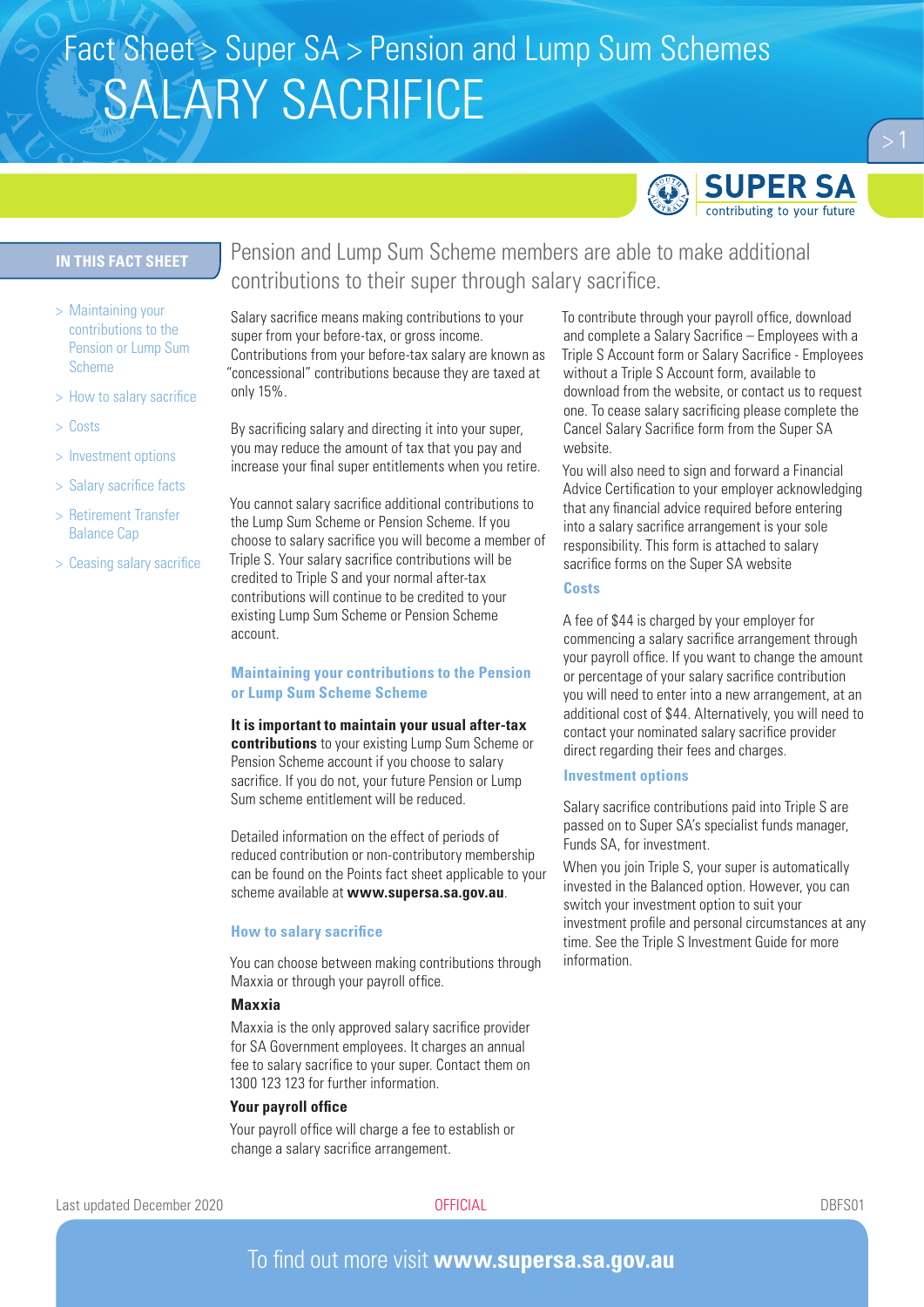# Fact Sheet > Super SA > Pension and Lump Sum Schemes SALARY SACRIFICE

## **IN THIS FACT SHEET**

- > Maintaining your contributions to the Pension or Lump Sum Scheme
- > How to salary sacrifice
- > Costs
- > Investment options
- > Salary sacrifice facts
- > Retirement Transfer Balance Cap
- > Ceasing salary sacrifice

### **Salary sacrifice facts**

If you choose to make salary sacrifice contributions:

- Contributions are not considered part of your taxable income so your Pay As You Go (PAYG) tax may be reduced.
- If the sum of your income and relevant concessional tax contributions is over \$250,000 per year, you'll be taxed at 15% of your taxable relevant concessional contributions above the \$250,000 threshold. Refer to the Super SA Division 293 Tax fact sheet or visit **www.ato.gov.au**.
- Contributions are credited to an Employer Account in Triple S, and will be taxed when you withdraw from the Scheme. In most circumstances, they will be taxed at the concessional super rate.
- Contributions are preserved until you reach age 55 and cease SA public sector employment, unless you die or become permanently disabled.
- Your insurance will continue to be provided through your existing membership in the Lump Sum Scheme or Pension Scheme. You can also apply to purchase additional voluntary insurance through Triple S. For more information see the Triple S Death and TPD & Death Only Insurance fact sheet.
- You are able to split your salary sacrifice contributions with your spouse. See the Triple S Spouse Members and Spouse Accounts fact sheets.
- Salary sacrifice contributions do not reduce the income used in determining eligibility for the Government co-contribution or other government benefits.
- Currently there is no concessional contribution cap for untaxed super schemes, but contributions into an untaxed scheme will count towards the annual contribution cap that applies to any taxed scheme you may have.



- Salary sacrifice contributions into untaxed funds (such as Triple S) are included as part of the "taxable (untaxed) component" of your superannuation. When you claim your entitlement, any part of the taxable (untaxed) component that exceeds \$1,565,000 will be taxed at the top marginal rate. Refer to the Tax fact sheets for more information. If you have super invested in the Triple S, Lump Sum and/or Pension schemes, a separate cap of \$1,565,000 applies for each scheme. You should seek professional financial advice if you wish to consolidate super held in other untaxed schemes.
- Contributions to taxed funds will take into account any contributions to untaxed funds when being assessed against the concessional cap for taxed funds.

You will be required to sign a Financial Advice Certification (Form 9) acknowledging your responsibility to obtain independent financial advice before entering into any salary sacrifice arrangement. This form is attached to salary sacrifice forms on the Super SA website.

### **Ceasing to salary sacrifice**

If you are already salary sacrificing through your employer and decide to stop, you need to obtain a Termination of salary sacrifice of superannuation agreement (Form 8). Both of the forms mentioned above are available on the Super SA website.

If you are salary sacrificing through Maxxia and decide to stop, you need to contact Maxxia.

## **Pension Scheme members, please note: Retirement Transfer Balance Cap**

Lifetime Pensions, such as the Super SA Pension, now count towards the Federal Government's \$1.6 million Retirement Transfer Balance Cap. The amount of Lifetime Pension that counts towards the Cap will be 16 times the total annual pension as at 1 July 2017, or the date the pension commenced after this.

## To find out more visit **www.supersa.sa.gov.au**